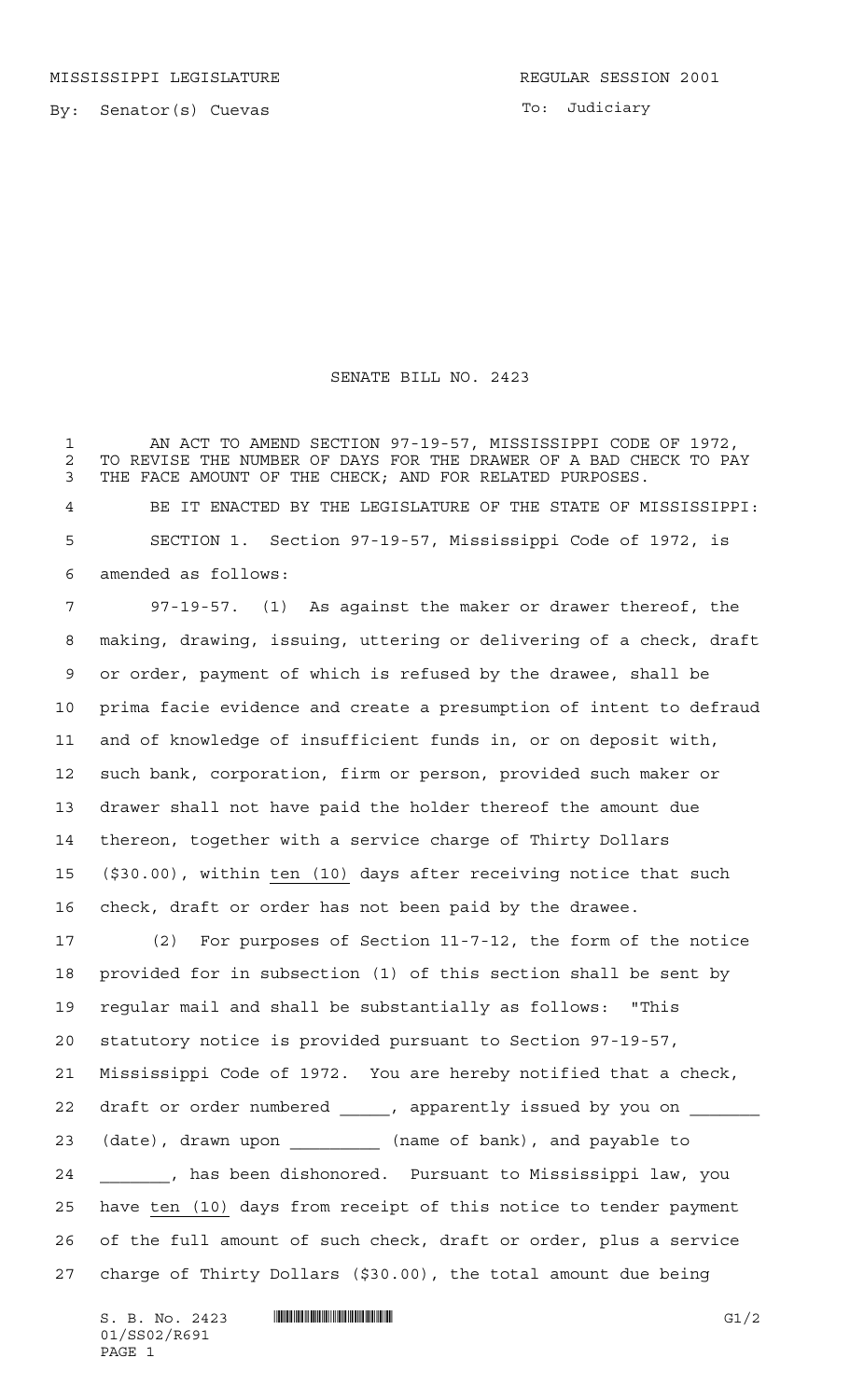\$\_\_\_\_\_\_\_\_\_\_. Failure to pay this amount full within the time specified above shall be prima facie evidence of and create a presumption of both the intent to defraud and the knowledge of insufficient funds in, or on deposit with, such bank in violation of Section 97-19-55."

 (3) For purposes of Section 97-19-67, the form of the notice provided for in subsection (1) of this section shall be sent by certified or registered mail and shall be substantially as follows: "This statutory notice is provided pursuant to Section 97-19-57, Mississippi Code of 1972. You are hereby notified that a check, draft or order numbered \_\_\_\_\_\_\_\_, apparently issued by you on \_\_\_\_\_\_\_\_\_ (date), drawn upon \_\_\_\_\_\_\_\_\_\_ (name of bank), and payable to \_\_\_\_\_\_\_\_\_, has been dishonored. Pursuant to Mississippi law, you have ten (10) days from receipt of this notice to tender payment of the full amount of such check, draft or order, plus a service charge of Thirty Dollars (\$30.00), the total amount due being \$\_\_\_\_\_\_\_\_\_. Unless this amount is paid in full within the time specified above, the holder may assume that you delivered the instrument with intent to defraud and may turn over the dishonored instrument and all other available information relating to this incident to the proper authorities for criminal prosecution."

 (4) If any notice is returned undelivered to the sender after such notice was mailed to the address printed on the check, draft or order, or to the address given by the accused at the time of issuance of the instrument, such return shall be prima facie evidence of the maker's or drawer's intent to defraud.

 (5) Without in any way limiting the provisions of this section, this section shall apply to a draft for the payment of money given for a motor vehicle even if such payment is conditioned upon delivery of documents necessary for transfer of a valid title to the purchaser.

01/SS02/R691 PAGE 2

 $S. B. No. 2423$  **. Southerally and the set of the set of the set of the set of the set of the set of the set of the set of the set of the set of the set of the set of the set of the set of the set of the set of the set of t**